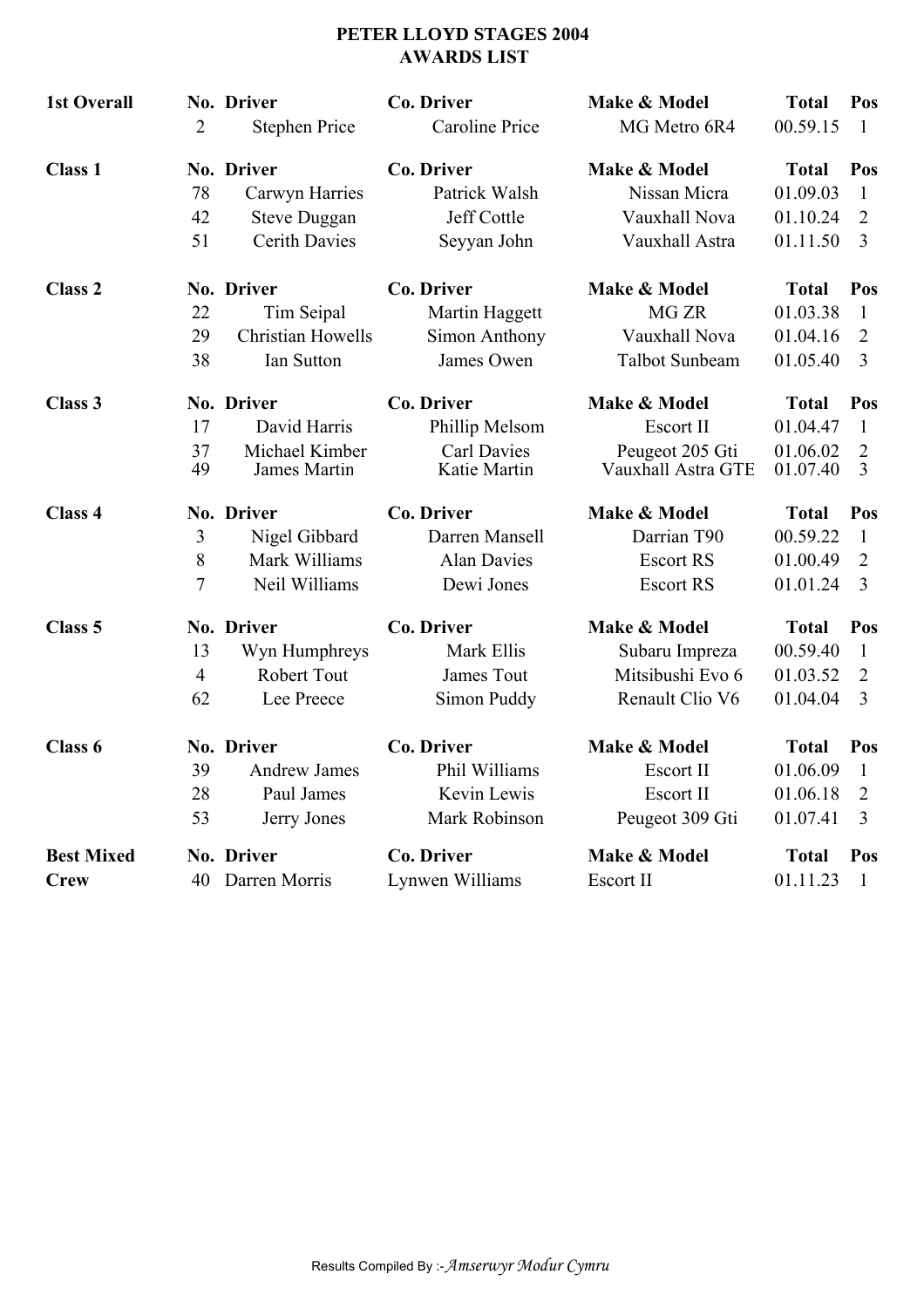## **Peter Lloyd Stages 2004 Final Results**

|                       |                                 |                     |                                       |                |         |         |         |         |         |         |       |              | <b>Position</b> | <b>Position</b> |
|-----------------------|---------------------------------|---------------------|---------------------------------------|----------------|---------|---------|---------|---------|---------|---------|-------|--------------|-----------------|-----------------|
| <b>Car No. Driver</b> |                                 | Co. Driver          | Make & Model                          | <b>Class</b>   | Stage 1 | Stage 2 | Stage 3 | Stage 4 | Stage 5 | Stage 6 | Other | <b>Total</b> | Overall         | In Class        |
| $\overline{c}$        | Stephen Price                   | Caroline Price      | MG Metro 6R4                          | 5              | 11.42   | 11.18   | 06.56   | 06.55   | 11.18   | 11.06   | 00.00 | 00.59.15     | 1               |                 |
| $\overline{3}$        | Nigel Gibbard                   | Darren Mansell      | Darrian T90                           | $\overline{4}$ | 11.46   | 11.09   | 06.54   | 06.50   | 11.33   | 11.10   | 00.00 | 00.59.22     | $\overline{2}$  | $\mathbf{1}$    |
| 13                    | Wyn Humphreys                   | Mark Ellis          | Subaru Impreza                        | 5              | 11.43   | 11.21   | 07.01   | 06.55   | 11.23   | 11.17   | 00.00 | 00.59.40     | 3               | $\mathbf{1}$    |
| 8                     | Mark Williams                   | Alan Davies         | <b>Escort RS</b>                      | $\overline{4}$ | 11.47   | 11.28   | 07.09   | 07.05   | 11.43   | 11.37   | 00.00 | 01.00.49     | $\overline{4}$  | $\overline{2}$  |
| $\overline{7}$        | Neil Williams                   | Dewi Jones          | <b>Escort RS</b>                      | $\overline{4}$ | 11.59   | 11.34   | 07.08   | 07.08   | 11.49   | 11.46   | 00.00 | 01.01.24     | 5               | 3               |
| 15                    | <b>Bernard Charles</b>          | Chris Phillips      | Escort                                | $\overline{4}$ | 12.11   | 11.47   | 07.16   | 07.14   | 12.01   | 11.47   | 00.00 | 01.02.16     | 6               | $\overline{4}$  |
| 22                    | Tim Seipal                      | Martin Haggett      | MG ZR                                 | $\overline{2}$ | 12.52   | 12.00   | 07.19   | 07.17   | 12.04   | 12.06   | 00.00 | 01.03.38     | $\tau$          | $\mathbf{1}$    |
| $\overline{4}$        | Robert Tout                     | James Tout          | Mitsibushi Evo 6                      | 5              | 11.50   | 14.28   | 07.08   | 07.03   | 11.46   | 11.37   | 00.00 | 01.03.52     | 8               | $\overline{c}$  |
| 62                    | Lee Preece                      | Simon Puddy         | Renault Clio V6                       | 5              | 12.31   | 12.04   | 07.23   | 07.17   | 12.26   | 12.23   | 00.00 | 01.04.04     | 9               | 3               |
| 29                    | Christian Howells               | Simon Anthony       | Vauxhall Nova                         | $\overline{c}$ | 12.36   | 12.11   | 07.31   | 07.29   | 12.24   | 12.05   | 00.00 | 01.04.16     | 10              | $\overline{c}$  |
| 17                    | David Harris                    | Phillip Melsom      | Escort II                             | 3              | 12.40   | 12.21   | 07.33   | 07.30   | 12.25   | 12.18   | 00.00 | 01.04.47     | 11              | 1               |
| 14                    | Ian Hucklebridge                | David West          | Escort G3                             | 5              | 12.38   | 12.11   | 07.29   | 07.23   | 12.34   | 12.41   | 00.00 | 01.04.56     | 12              | $\overline{4}$  |
| 16                    | Gary Scott                      | Mark Kinsey         | Sierra Cosworth 4x4                   | 5              | 12.50   | 12.18   | 07.33   | 07.26   | 12.29   | 12.29   | 00.00 | 01.05.05     | 13              | 5               |
| 38                    | Ian Sutton                      | James Owen          | <b>Talbot Sunbeam</b>                 | $\overline{2}$ | 12.35   | 12.26   | 07.48   | 07.35   | 12.38   | 12.38   | 00.00 | 01.05.40     | 14              | 3               |
| 37                    | Michael Kimber                  | Carl Davies         | Peugeot 205 Gti                       | 3              | 13.00   | 12.27   | 07.41   | 07.43   | 12.36   | 12.35   | 00.00 | 01.06.02     | 15              | $\overline{c}$  |
| 64                    | John Thomas                     | Alan Jones          | Mitsibushi Evo IV Rs                  | 5              | 13.05   | 12.28   | 07.47   | 07.40   | 12.36   | 12.27   | 00.00 | 01.06.03     | 16              | 6               |
| 39                    | Andrew James                    | Phil Williams       | Escort II                             | 6              | 12.54   | 12.29   | 07.46   | 07.44   | 12.40   | 12.36   | 00.00 | 01.06.09     | 17              | $\mathbf{1}$    |
| 28                    | Paul James                      | Kevin Lewis         | Escort II                             | 6              | 12.41   | 12.32   | 07.58   | 07.51   | 12.40   | 12.36   | 00.00 | 01.06.18     | 18              | $\overline{c}$  |
| 49                    | James Martin                    | Katie Martin        | Vauxhall Astra GTE                    | 3              | 13.17   | 12.44   | 07.47   | 07.38   | 13.02   | 13.12   | 00.00 | 01.07.40     | 19              | 3               |
| 53                    | Jerry Jones                     | Mark Robinson       | Peugeot 309 Gti                       | 6              | 13.30   | 12.40   | 07.51   | 07.46   | 13.01   | 12.53   | 00.00 | 01.07.41     | 20              | 3               |
| 71                    | Kevin Roberts                   | <b>Tim Roberts</b>  | Peugeot 106 Gti                       | $\overline{2}$ | 13.16   | 12.51   | 07.49   | 07.44   | 12.52   | 13.33   | 00.00 | 01.08.05     | 21              | 4               |
| 63                    | Emanuele Borrelli               | Ken Owen            | Citroen Saxo VTR                      | $\overline{c}$ | 13.24   | 12.58   | 08.03   | 07.58   | 13.09   | 12.57   | 00.00 | 01.08.29     | 22              | 5               |
| 34                    | Wyn Griffiths                   | Tony Powell         | Escort II                             | 6              | 13.46   | 12.58   | 07.59   | 08.10   | 13.03   | 12.56   | 00.00 | 01.08.52     | 23              | $\overline{4}$  |
| 78                    | Carwyn Harries                  | Patrick Walsh       | Nissan Micra                          | $\mathbf{1}$   | 13.19   | 13.01   | 07.59   | 07.56   | 13.15   | 13.33   | 00.00 | 01.09.03     | 24              | 1               |
| 33                    | Mark Jukes                      | <b>Dyfan Davies</b> | Toyota Corolla                        | $\overline{2}$ | 12.32   | 12.18   | 07.38   | 07.38   | 12.23   | 17.19   | 00.00 | 01.09.48     | 25              | 6               |
| 20                    | <b>Howard Penry</b>             | Matthew Thomas      | Peugeot 205                           | $\overline{2}$ | 12.18   | 12.14   | 07.26   | 07.25   | 12.20   | 18.29   | 00.00 | 01.10.12     | 26              | 7               |
| 42                    | <b>Steve Duggan</b>             | Jeff Cottle         | Vauxhall Nova                         | $\mathbf{1}$   | 16.10   | 12.40   | 07.52   | 07.52   | 12.49   | 13.01   | 00.00 | 01.10.24     | 27              | $\overline{c}$  |
| 70                    | <b>Andrew Manley</b>            | Neil Parsons        | Escort                                | 3              | 14.00   | 13.39   | 08.07   | 07.57   | 13.15   | 13.33   | 00.00 | 01.10.31     | 28              | $\overline{4}$  |
| 54                    | <b>Steven Wilks</b>             | David Welsh         | Escort II                             | $\overline{3}$ | 13.37   | 13.21   | 08.18   | 08.14   | 13.57   | 13.33   | 00.00 | 01.11.00     | 29              | 5               |
| 69                    | Jules"Barney"Deaki Wyn Lewis    |                     | Escort                                | $\overline{4}$ | 13.59   | 13.33   | 08.05   | 07.57   | 13.55   | 13.33   | 00.00 | 01.11.02     | 30              | 5               |
| 61                    | Richard Coard                   | Nick Baker          | Fiesta                                | $\overline{2}$ | 13.58   | 13.32   | 08.25   | 08.10   | 13.35   | 13.33   | 00.00 | 01.11.13     | 31              | 8               |
| 40                    | Darren Morris                   | Lynwen Williams     | Escort II                             | $\overline{2}$ | 14.24   | 13.39   | 08.18   | 08.13   | 13.32   | 13.17   | 00.00 | 01.11.23     | 32              | 9               |
| 72                    | Craig Thomas                    | Jeff Sicelly        | Vauxhall Nova                         | 6              | 15.01   | 13.19   | 08.11   | 08.09   | 13.20   | 13.33   | 00.00 | 01.11.33     | 33              | 5               |
| 52                    | Andrew Gregory                  | <b>Huw Davies</b>   | Mazda 323 Gti                         | $\overline{4}$ | 14.05   | 13.42   | 08.22   | 08.13   | 13.39   | 13.33   | 00.00 | 01.11.34     | 34              | 6               |
| $\overline{51}$       | Cerith Davies                   | Seyyan John         | Vauxhall Astra                        | $\mathbf{1}$   | 14.45   | 13.28   | 08.19   | 08.16   | 13.29   | 13.54   | 00.00 | 01.12.11     | 35              | 3               |
| 36                    | Mark Russell                    | Andy Radbourne      | Escort RS2000                         | $\overline{4}$ | 12.44   | 12.36   | 07.32   | 07.19   | 15.27   | 16.47   | 00.00 | 01.12.25     | 36              | $\overline{7}$  |
| 77                    | Bryan Wood                      | <b>Steve Burton</b> | Renault Clio                          | 6              | 14.16   | 14.02   | 08.42   | 08.23   | 14.00   | 13.33   | 00.00 | 01.12.56     | 37              | 6               |
| 68                    | Dean Reynolds                   | Rhys Owen           | <b>Talbot Sunbeam</b>                 | $\overline{2}$ | 14.32   | 13.38   | 08.36   | 08.30   | 14.17   | 13.33   | 00.00 | 01.13.06     | 38              | 10              |
| 75                    | Christopher Moon                | Eric Tong           | Peugeot 205 GTI                       | 3              | 14.03   | 14.00   | 09.02   | 08.32   | 14.06   | 13.33   | 00.00 | 01.13.16     | 39              | 6               |
| 60                    | Clive Mapp                      | David Mapp          | Escort II                             | $\overline{2}$ | 13.13   | 18.33   | 08.03   | 07.56   | 12.57   | 13.33   | 00.00 | 01.14.15     | 40              | 11              |
| 27                    | Howard Cartwright Hugh Austwick |                     | Talbot Sunbeam                        | $\overline{2}$ | 22.00   | 12.27   | 07.30   | 07.33   | 12.23   | 12.23   | 00.00 | 01.14.16     | 41              | 12              |
| 74                    | Andy Read                       | Simon Crew          | Escort                                | 3              | 15.22   | 14.05   | 08.38   | 08.33   | 14.20   | 13.33   | 00.00 | 01.14.31     | 42              | $\overline{7}$  |
| 57                    | Alison Lock                     |                     | Philippa Le Coadou Austin Mini Cooper | $\mathbf{1}$   | 14.46   | 14.21   | 08.55   | 08.50   | 14.57   | 13.33   | 00.00 | 01.15.22     | 43              | $\overline{4}$  |
| 66                    | Dene Field                      | Tim Pryse           | Peugeot 205 Gti Mi1                   | $\overline{4}$ | 15.19   | 14.32   | 08.44   | 08.44   | 14.37   | 13.33   | 00.00 | 01.15.29     | 44              | 8               |
| 11                    | Brian Lee                       | Neil Davies         | Peugeot 205 Abusa                     | $\mathbf{1}$   | 21.10   | 12.48   | 07.29   | 07.43   | 13.22   | 12.09   | 00.50 | 01.15.31     | 45              | 5               |
| 45                    | Rowland Lawrence                | Tim Jones           | Escort RS2000                         | $\overline{4}$ | 17.48   | 14.08   | 08.32   | 08.26   | 14.04   | 13.33   | 00.00 | 01.16.31     | 46              | 9               |
| $\mathbf{1}$          | Peter Lloyd                     | Graham Handley      | Subaru WRC                            | 5              | 11.32   | 11.04   | 06.50   | 06.50   | 11.38   | 00.00   | 00.00 | Retired      |                 |                 |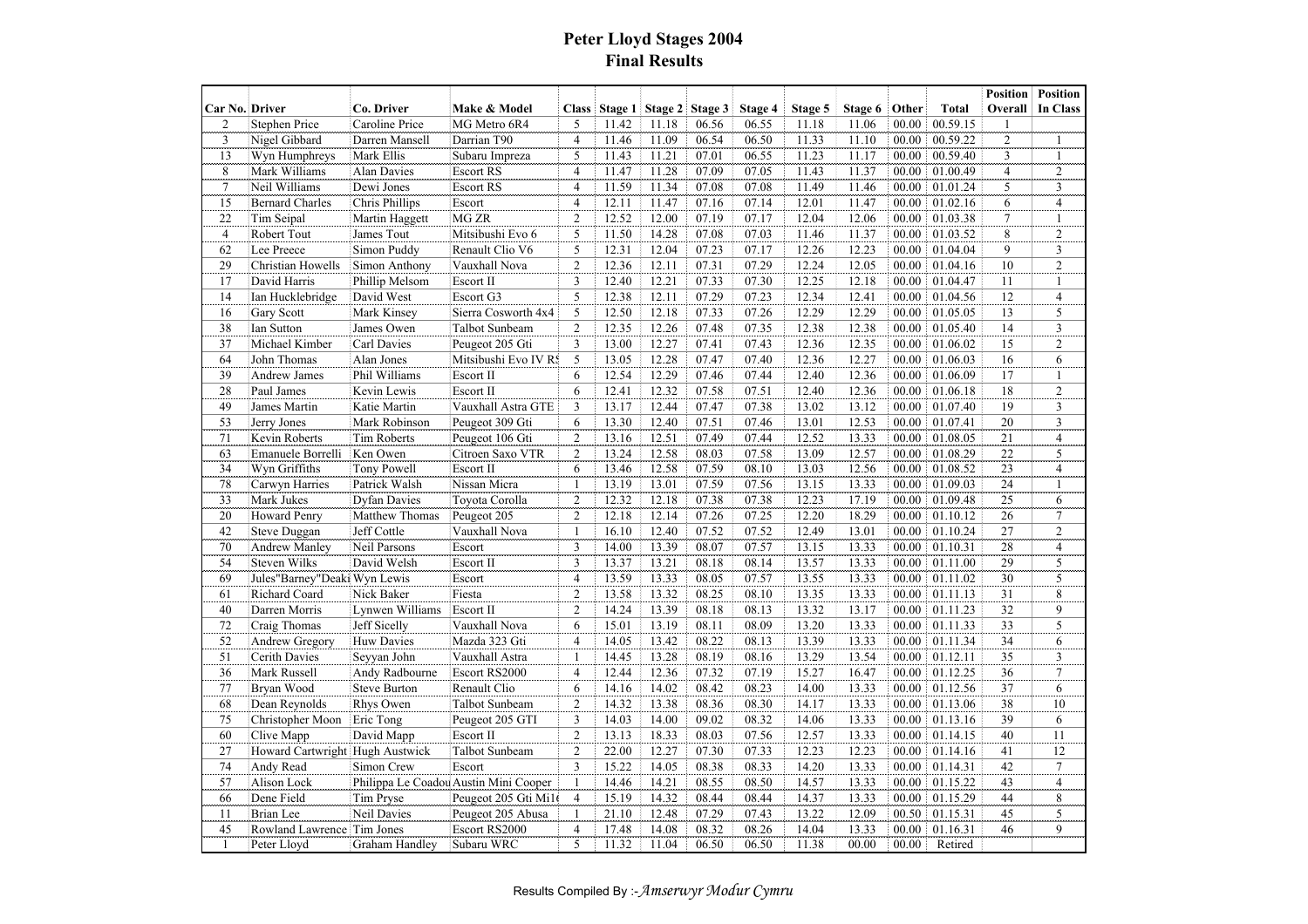## **Peter Lloyd Stages 2004 Final Results**

|                       |                                   |                         |                        |                |               |         |         |         |         |         |       |              | <b>Position</b> | <b>Position</b> |
|-----------------------|-----------------------------------|-------------------------|------------------------|----------------|---------------|---------|---------|---------|---------|---------|-------|--------------|-----------------|-----------------|
| <b>Car No. Driver</b> |                                   | Co. Driver              | Make & Model           |                | Class Stage 1 | Stage 2 | Stage 3 | Stage 4 | Stage 5 | Stage 6 | Other | <b>Total</b> | Overall         | <b>In Class</b> |
| 5                     | Jonathan Williams                 | Heulwen Williams        | Subaru Impreza         | 5              | 12.07         | 00.00   | 00.00   | 00.00   | 00.00   | 00.00   | 00.00 | Retired      |                 |                 |
| 6                     | <b>Andrew Williams</b>            | Michael Looney          | <b>Toyota Starlet</b>  | $\overline{4}$ | 00.00         | 00.00   | 00.00   | 00.00   | 00.00   | 00.00   | 00.00 | Retired      |                 |                 |
| 9                     | Peter Zialic                      | Chris Walton            | Subaru Impreza         | 5              | 12.58         | 12.59   | 07.49   | 00.00   | 00.00   | 00.00   | 00.00 | Retired      |                 |                 |
| 10                    | Richard Merriman                  | Richard Thomas          | Darrian T90            | $\overline{4}$ | 12.19         | 11.47   | 00.00   | 00.00   | 00.00   | 11.59   | 00.00 | Retired      |                 |                 |
| 12                    | John Walker                       | <b>Heather Watkins</b>  | Subaru Impreza         | 5              | 12.29         | 12.03   | 07.28   | 07.25   | 00.00   | 00.00   | 00.00 | Retired      |                 |                 |
| 18                    | Gary Morgan                       | Rhydian Jones           | Subaru Impreza         | 5              | 00.00         | 00.00   | 00.00   | 00.00   | 00.00   | 00.00   | 00.00 | Retired      |                 |                 |
| 19                    | Huw Jeffreys                      | Avarina Connor          | Escort II              | 3              | 12.34         | 12.15   | 07.34   | 05.50   | 00.00   | 00.00   | 00.00 | Retired      |                 |                 |
| 21                    | Simon Macczak                     | <b>Alex Crowley</b>     | <b>Escort Cosworth</b> | 5              | 13.00         | 12.54   | 00.00   | 00.00   | 00.00   | 00.00   | 00.00 | Retired      |                 |                 |
| 23                    | Peter Roach                       | Rob Thomas              | <b>Escort Mk I</b>     | 6              | 00.00         | 00.00   | 00.00   | 00.00   | 00.00   | 00.00   | 00.00 | Retired      |                 |                 |
| 24                    | Huw Beynon                        | Ken Gibbard             | Nova                   |                | 12.33         | 15.14   | 07.38   | 00.00   | 00.00   | 00.00   | 00.00 | Retired      |                 |                 |
| 25                    | <b>Richard Davies</b>             | Gareth Wilcox           | <b>Escort II</b>       |                | 13.05         | 00.00   | 00.00   | 00.00   | 00.00   | 00.00   | 00.00 | Retired      |                 |                 |
| 26                    | <b>Bryan Davies</b>               | Alun Lewis              | Vauxhall Nova          |                | 12.22         | 12.10   | 08.30   | 07.25   | 00.00   | 00.00   | 00.00 | Retired      |                 |                 |
| 30                    | <b>Ian Davies</b>                 | <b>Steve Wolverston</b> | Escort II              | 3              | 00.00         | 00.00   | 00.00   | 00.00   | 00.00   | 00.00   | 00.00 | Retired      |                 |                 |
| 31                    | Wayne Ellis                       | Pete Hughes             | Escort                 | 3              | 13.27         | 12.56   | 07.56   | 07.48   | 00.00   | 00.00   | 00.00 | Retired      |                 |                 |
| 32                    | Kevin Jones                       | Dai Roberts             | Vauxhall Nova          | $\overline{2}$ | 13.36         | 12.40   | 08.14   | 07.50   | 00.00   | 00.00   | 00.00 | Retired      |                 |                 |
| 35                    | Sean Crowley                      | Karen Morgan            | Nova                   | $\overline{2}$ | 00.00         | 00.00   | 00.00   | 00.00   | 00.00   | 00.00   | 00.00 | Retired      |                 |                 |
| 41                    | <b>Barrie Jenkins</b>             | Chris Short             | Peugeot 205 RWD        | $\overline{2}$ | 13.38         | 00.00   | 00.00   | 00.00   | 00.00   | 00.00   | 00.00 | Retired      |                 |                 |
| 43                    | Anton Du Croq-SlipGuy Hancock     |                         | Peugeot 205 Gti        | 3              | 13.09         | 12.55   | 07.51   | 07.42   | 00.00   | 00.00   | 00.00 | Retired      |                 |                 |
| 44                    | Justin Pounder                    | Philip Edwards          | <b>Escort II</b>       | 5              | 13.43         | 14.13   | 00.00   | 00.00   | 00.00   | 00.00   | 00.00 | Retired      |                 |                 |
| 46                    | Hefin Evans                       | Philip Evans            | Escort II              | 3              | 13.24         | 11.57   | 08.54   | 00.00   | 00.00   | 00.00   | 00.00 | Retired      |                 |                 |
| 47                    | Chris Sinclair-Jame: Melo La Rosa |                         | Peugeot 205 Gti        | $\overline{2}$ | 13.13         | 12.55   | 08.11   | 07.58   | 00.00   | 00.00   | 00.00 | Retired      |                 |                 |
| 48                    | Jonathan Davies                   | Stephen Tandy           | Vauxhall Nova Gsi      | $\overline{2}$ | 14.16         | 16.25   | 00.00   | 00.00   | 00.00   | 00.00   | 00.00 | Retired      |                 |                 |
| 50                    | Anthony Clarke                    | <b>Matthew Francis</b>  | Ford Focus             | 4              | 13.13         | 12.39   | 07.55   | 00.00   | 00.00   | 00.00   | 00.00 | Retired      |                 |                 |
| 56                    | Paul Williams                     | David Jones             | Ford Fiesta            |                | 15.45         | 00.00   | 00.00   | 00.00   | 00.00   | 00.00   | 00.00 | Retired      |                 |                 |
| 58                    | Nick Giles                        | Glenys Giles            | Vauxhall Nova          | $\overline{2}$ | 00.00         | 00.00   | 00.00   | 00.00   | 00.00   | 00.00   | 00.00 | Retired      |                 |                 |
| 59                    | David Goodman                     | Mike Goodman            | Peugeot 205 Gti        | $\overline{c}$ | 00.00         | 00.00   | 00.00   | 00.00   | 00.00   | 00.00   | 00.00 | Retired      |                 |                 |
| 65                    | <b>Clive Matthews</b>             | Nicholas Jones          | Renault 5 GT Turbo     | 5              | 00.00         | 00.00   | 00.00   | 00.00   | 00.00   | 00.00   | 00.00 | Retired      |                 |                 |
| 67                    | Doug Griffiths                    | Mark Burns              | Sierra GLS             | 6              | 14.05         | 13.52   | 00.00   | 00.00   | 00.00   | 00.00   | 00.00 | Retired      |                 |                 |
| 73                    | David White                       | David Andrews           | Vauxhall Nova          |                | 22.00         | 13.45   | 08.25   | 08.19   | 13.47   | 00.00   | 00.00 | Retired      |                 |                 |
| 76                    | John Evans                        | Michael Jenkins         | Escort II              | $\overline{2}$ | 14.11         | 13.33   | 08.35   | 08.36   | 00.00   | 00.00   | 00.00 | Retired      |                 |                 |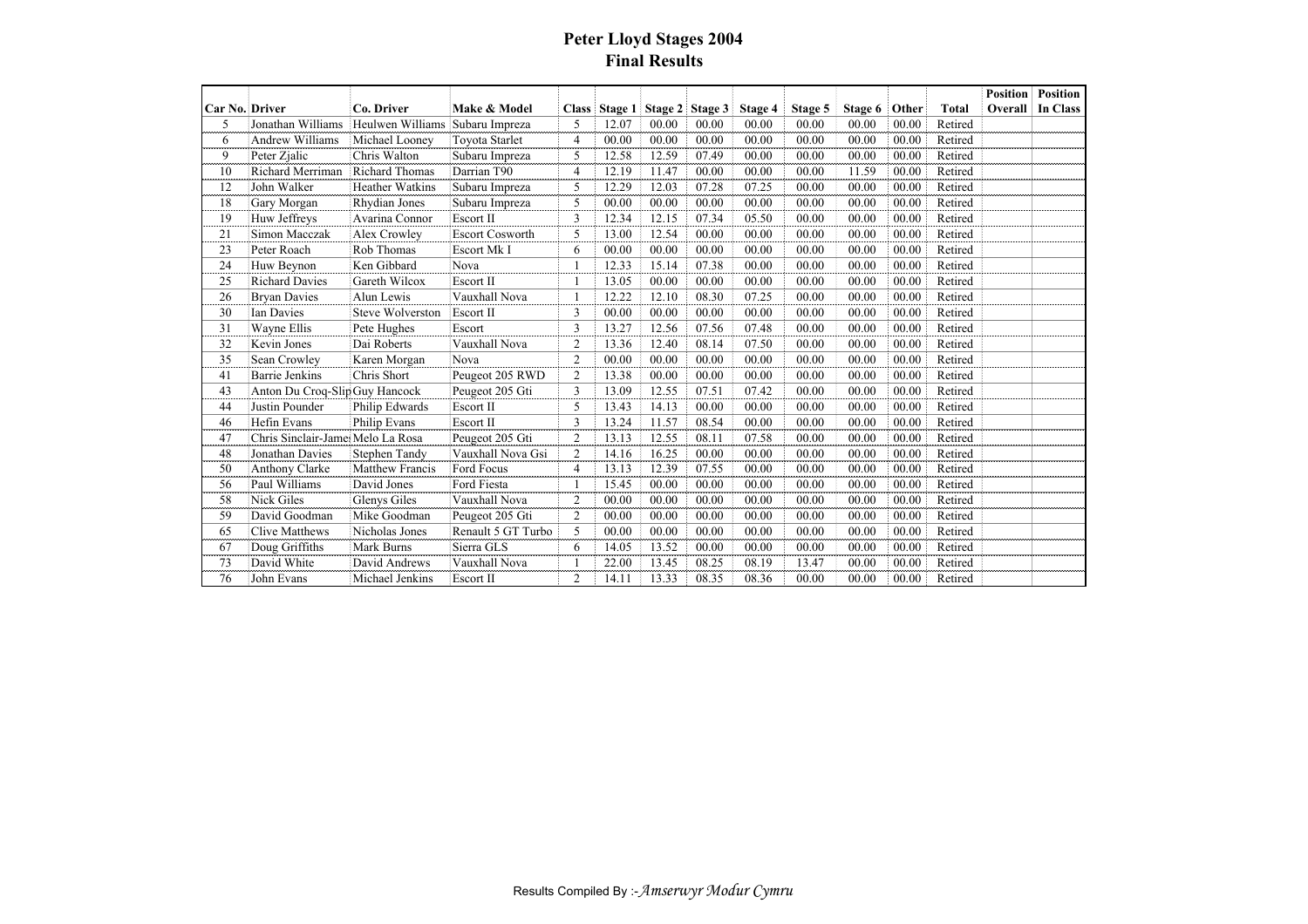#### **PETER LLOYD STAGES 2004 - FINAL RESULTS IN CAR NUMBER ORDER**

|                 |                                 |                         |                        |                         |         |         |         |                    |         |         |       |              | <b>Position</b> | <b>Position</b> |
|-----------------|---------------------------------|-------------------------|------------------------|-------------------------|---------|---------|---------|--------------------|---------|---------|-------|--------------|-----------------|-----------------|
| Car No. Driver  |                                 | Co. Driver              | Make & Model           | <b>Class</b>            | Stage 1 | Stage 2 | Stage 3 | Stage 4            | Stage 5 | Stage 6 | Other | <b>Total</b> | <b>Overall</b>  | In Class        |
| 1               | Peter Lloyd                     | <b>Graham Handley</b>   | Subaru WRC             | 5                       | 11.32   | 11.04   | 06.50   | 06.50              | 11.38   | 00.00   | 00.00 | Retired      |                 |                 |
| $\overline{2}$  | <b>Stephen Price</b>            | Caroline Price          | MG Metro 6R4           | 5                       | 11.42   | 11.18   | 06.56   | 06.55              | 11.18   | 11.06   | 00.00 | 00.59.15     | 1               |                 |
| $\overline{3}$  | Nigel Gibbard                   | Darren Mansell          | Darrian T90            | $\overline{4}$          | 11.46   | 11.09   | 06.54   | 06.50              | 11.33   | 11.10   | 00.00 | 00.59.22     | $\overline{c}$  | $\mathbf{1}$    |
| 4               | Robert Tout                     | James Tout              | Mitsibushi Evo 6       | 5                       | 11.50   | 14.28   | 07.08   | 07.03              | 11.46   | 11.37   | 00.00 | 01.03.52     | 8               | $\overline{2}$  |
| 5               | Jonathan Williams               | Heulwen Williams        | Subaru Impreza         | 5                       | 12.07   | 00.00   | 00.00   | 00.00              | 00.00   | 00.00   | 00.00 | Retired      |                 |                 |
| 6               | Andrew Williams                 | Michael Looney          | Toyota Starlet         | $\overline{4}$          | 00.00   | 00.00   | 00.00   | 00.00              | 00.00   | 00.00   | 00.00 | Retired      |                 |                 |
| $\overline{7}$  | Neil Williams                   | Dewi Jones              | <b>Escort RS</b>       | $\overline{4}$          | 11.59   | 11.34   | 07.08   | 07.08              | 11.49   | 11.46   | 00.00 | 01.01.24     | 5               | $\overline{3}$  |
| $\,8\,$         | Mark Williams                   | <b>Alan Davies</b>      | <b>Escort RS</b>       | $\overline{4}$          | 11.47   | 11.28   | 07.09   | 07.05              | 11.43   | 11.37   | 00.00 | 01.00.49     | $\overline{4}$  | $\overline{2}$  |
| 9               | Peter Zjalic                    | Chris Walton            | Subaru Impreza         | 5                       | 12.58   | 12.59   | 07.49   | 00.00              | 00.00   | 00.00   | 00.00 | Retired      |                 |                 |
| 10              | Richard Merriman                | <b>Richard Thomas</b>   | Darrian T90            | $\overline{4}$          | 12.19   | 11.47   | 00.00   | 00.00              | 00.00   | 11.59   | 00.00 | Retired      |                 |                 |
| 11              | <b>Brian</b> Lee                | Neil Davies             | Peugeot 205 Abusa      | 1                       | 21.10   | 12.48   | 07.29   | $\overline{07.43}$ | 13.22   | 12.09   | 00.50 | 01.15.31     | 45              | 5               |
| 12              | John Walker                     | <b>Heather Watkins</b>  | Subaru Impreza         | 5                       | 12.29   | 12.03   | 07.28   | 07.25              | 00.00   | 00.00   | 00.00 | Retired      |                 |                 |
| 13              | Wyn Humphreys                   | Mark Ellis              | Subaru Impreza         | 5                       | 11.43   | 11.21   | 07.01   | 06.55              | 11.23   | 11.17   | 00.00 | 00.59.40     | $\overline{3}$  | $\mathbf{1}$    |
| 14              | Ian Hucklebridge                | David West              | Escort G3              | $\overline{5}$          | 12.38   | 12.11   | 07.29   | 07.23              | 12.34   | 12.41   | 00.00 | 01.04.56     | $\overline{12}$ | $\overline{4}$  |
| $\overline{15}$ | <b>Bernard Charles</b>          | Chris Phillips          | Escort                 | $\overline{4}$          | 12.11   | 11.47   | 07.16   | 07.14              | 12.01   | 11.47   | 00.00 | 01.02.16     | 6               | $\overline{4}$  |
| 16              | <b>Gary Scott</b>               | Mark Kinsey             | Sierra Cosworth 4x4    | 5                       | 12.50   | 12.18   | 07.33   | 07.26              | 12.29   | 12.29   | 00.00 | 01.05.05     | $\overline{13}$ | 5               |
| 17              | David Harris                    | Phillip Melsom          | Escort II              | $\overline{\mathbf{3}}$ | 12.40   | 12.21   | 07.33   | 07.30              | 12.25   | 12.18   | 00.00 | 01.04.47     | $\overline{11}$ | $\mathbf{1}$    |
| 18              | Gary Morgan                     | Rhydian Jones           | Subaru Impreza         | $\overline{5}$          | 00.00   | 00.00   | 00.00   | 00.00              | 00.00   | 00.00   | 00.00 | Retired      |                 |                 |
| $\overline{19}$ | Huw Jeffreys                    | Avarina Connor          | Escort II              | 3                       | 12.34   | 12.15   | 07.34   | 05.50              | 00.00   | 00.00   | 00.00 | Retired      |                 |                 |
| $\overline{20}$ | <b>Howard Penry</b>             | <b>Matthew Thomas</b>   | Peugeot 205            | $\overline{2}$          | 12.18   | 12.14   | 07.26   | 07.25              | 12.20   | 18.29   | 00.00 | 01.10.12     | $\overline{26}$ | $\overline{7}$  |
| 21              | Simon Macczak                   | Alex Crowley            | <b>Escort Cosworth</b> | 5                       | 13.00   | 12.54   | 00.00   | 00.00              | 00.00   | 00.00   | 00.00 | Retired      |                 |                 |
| 22              | Tim Seipal                      | Martin Haggett          | <b>MG ZR</b>           | $\overline{2}$          | 12.52   | 12.00   | 07.19   | 07.17              | 12.04   | 12.06   | 00.00 | 01.03.38     | $\tau$          | $\mathbf{1}$    |
| $\overline{23}$ | Peter Roach                     | Rob Thomas              | Escort Mk I            | 6                       | 00.00   | 00.00   | 00.00   | 00.00              | 00.00   | 00.00   | 00.00 | Retired      |                 |                 |
| $\overline{24}$ | Huw Beynon                      | Ken Gibbard             | Nova                   | $\mathbf{1}$            | 12.33   | 15.14   | 07.38   | 00.00              | 00.00   | 00.00   | 00.00 | Retired      |                 |                 |
| 25              | <b>Richard Davies</b>           | Gareth Wilcox           | Escort II              | $\mathbf{1}$            | 13.05   | 00.00   | 00.00   | 00.00              | 00.00   | 00.00   | 00.00 | Retired      |                 |                 |
| $\overline{26}$ | <b>Bryan Davies</b>             | Alun Lewis              | Vauxhall Nova          | $\mathbf{1}$            | 12.22   | 12.10   | 08.30   | 07.25              | 00.00   | 00.00   | 00.00 | Retired      |                 |                 |
| 27              | Howard Cartwright Hugh Austwick |                         | Talbot Sunbeam         | $\overline{2}$          | 22.00   | 12.27   | 07.30   | 07.33              | 12.23   | 12.23   | 00.00 | 01.14.16     | $\overline{41}$ | 12              |
| 28              | Paul James                      | Kevin Lewis             | Escort II              | 6                       | 12.41   | 12.32   | 07.58   | 07.51              | 12.40   | 12.36   | 00.00 | 01.06.18     | 18              | $\overline{2}$  |
| $\overline{29}$ | Christian Howells               | Simon Anthony           | Vauxhall Nova          | $\overline{2}$          | 12.36   | 12.11   | 07.31   | 07.29              | 12.24   | 12.05   | 00.00 | 01.04.16     | $\overline{10}$ | $\overline{2}$  |
| $\overline{30}$ | Ian Davies                      | <b>Steve Wolverston</b> | Escort II              | $\overline{3}$          | 00.00   | 00.00   | 00.00   | 00.00              | 00.00   | 00.00   | 00.00 | Retired      |                 |                 |
| 31              | Wayne Ellis                     | Pete Hughes             | Escort                 | $\overline{3}$          | 13.27   | 12.56   | 07.56   | 07.48              | 00.00   | 00.00   | 00.00 | Retired      |                 |                 |
| $\overline{32}$ | Kevin Jones                     | Dai Roberts             | Vauxhall Nova          | $\overline{2}$          | 13.36   | 12.40   | 08.14   | 07.50              | 00.00   | 00.00   | 00.00 | Retired      |                 |                 |
| $\overline{33}$ | Mark Jukes                      | <b>Dyfan Davies</b>     | Toyota Corolla         | $\overline{2}$          | 12.32   | 12.18   | 07.38   | 07.38              | 12.23   | 17.19   | 00.00 | 01.09.48     | $\overline{25}$ | 6               |
| 34              | Wyn Griffiths                   | Tony Powell             | Escort II              | 6                       | 13.46   | 12.58   | 07.59   | 08.10              | 13.03   | 12.56   | 00.00 | 01.08.52     | 23              | $\overline{4}$  |
| $\overline{35}$ | Sean Crowley                    | Karen Morgan            | Nova                   | $\overline{2}$          | 00.00   | 00.00   | 00.00   | 00.00              | 00.00   | 00.00   | 00.00 | Retired      |                 |                 |
| $\overline{36}$ | Mark Russell                    | Andy Radbourne          | Escort RS2000          | $\overline{4}$          | 12.44   | 12.36   | 07.32   | 07.19              | 15.27   | 16.47   | 00.00 | 01.12.25     | $\overline{36}$ | $\overline{7}$  |
| 37              | Michael Kimber                  | Carl Davies             | Peugeot 205 Gti        | 3                       | 13.00   | 12.27   | 07.41   | 07.43              | 12.36   | 12.35   | 00.00 | 01.06.02     | 15              | $\overline{2}$  |
| 38              | Ian Sutton                      | James Owen              | <b>Talbot Sunbeam</b>  | $\overline{2}$          | 12.35   | 12.26   | 07.48   | 07.35              | 12.38   | 12.38   | 00.00 | 01.05.40     | $\overline{14}$ | $\overline{3}$  |
| 39              | <b>Andrew James</b>             | Phil Williams           | Escort II              | 6                       | 12.54   | 12.29   | 07.46   | 07.44              | 12.40   | 12.36   | 00.00 | 01.06.09     | 17              | $\mathbf{1}$    |
| $\overline{40}$ | Darren Morris                   | Lynwen Williams         | <b>Escort II</b>       | $\overline{c}$          | 14.24   | 13.39   | 08.18   | 08.13              | 13.32   | 13.17   | 00.00 | 01.11.23     | 32              | 9               |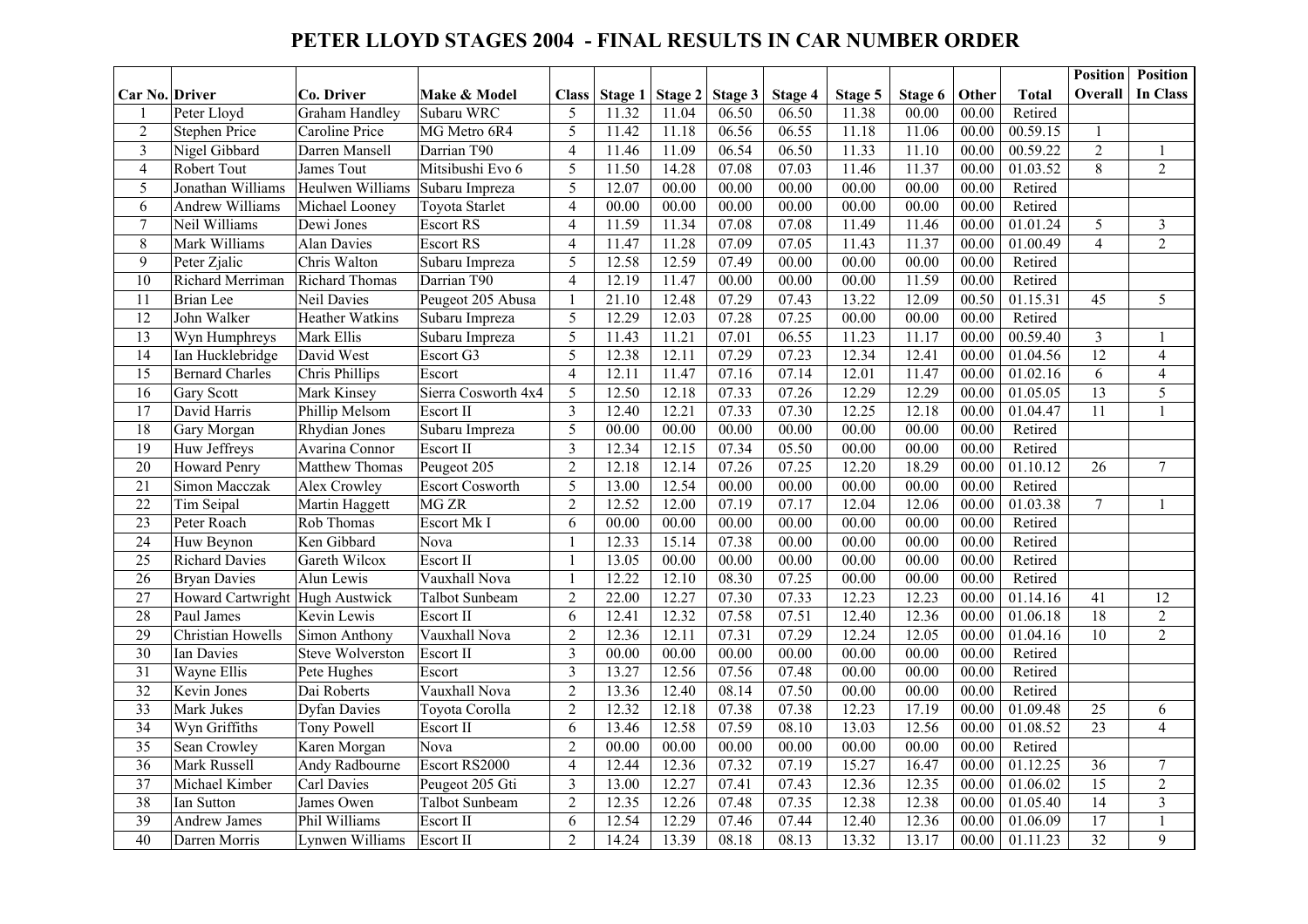#### **PETER LLOYD STAGES 2004 - FINAL RESULTS IN CAR NUMBER ORDER**

|                 |                                   |                      |                                       |                |         |         |         |         |         |         |       |                       | <b>Position</b> | <b>Position</b> |
|-----------------|-----------------------------------|----------------------|---------------------------------------|----------------|---------|---------|---------|---------|---------|---------|-------|-----------------------|-----------------|-----------------|
| Car No. Driver  |                                   | Co. Driver           | Make & Model                          | <b>Class</b>   | Stage 1 | Stage 2 | Stage 3 | Stage 4 | Stage 5 | Stage 6 | Other | <b>Total</b>          | Overall         | <b>In Class</b> |
| 41              | <b>Barrie Jenkins</b>             | Chris Short          | Peugeot 205 RWD                       | $\overline{2}$ | 13.38   | 00.00   | 00.00   | 00.00   | 00.00   | 00.00   | 00.00 | Retired               |                 |                 |
| 42              | Steve Duggan                      | Jeff Cottle          | Vauxhall Nova                         | $\overline{1}$ | 16.10   | 12.40   | 07.52   | 07.52   | 12.49   | 13.01   | 00.00 | 01.10.24              | 27              | $\overline{2}$  |
| 43              | Anton Du Croq-Slip Guy Hancock    |                      | Peugeot 205 Gti                       | $\overline{3}$ | 13.09   | 12.55   | 07.51   | 07.42   | 00.00   | 00.00   | 00.00 | Retired               |                 |                 |
| 44              | Justin Pounder                    | Philip Edwards       | Escort II                             | 5              | 13.43   | 14.13   | 00.00   | 00.00   | 00.00   | 00.00   | 00.00 | Retired               |                 |                 |
| 45              | Rowland Lawrence                  | Tim Jones            | Escort RS2000                         | $\overline{4}$ | 17.48   | 14.08   | 08.32   | 08.26   | 14.04   | 13.33   | 00.00 | 01.16.31              | 46              | 9               |
| 46              | Hefin Evans                       | Philip Evans         | <b>Escort II</b>                      | $\overline{3}$ | 13.24   | 11.57   | 08.54   | 00.00   | 00.00   | 00.00   | 00.00 | Retired               |                 |                 |
| 47              | Chris Sinclair-James Melo La Rosa |                      | Peugeot 205 Gti                       | $\overline{2}$ | 13.13   | 12.55   | 08.11   | 07.58   | 00.00   | 00.00   | 00.00 | Retired               |                 |                 |
| 48              | Jonathan Davies                   | <b>Stephen Tandy</b> | Vauxhall Nova Gsi                     | $\overline{2}$ | 14.16   | 16.25   | 00.00   | 00.00   | 00.00   | 00.00   | 00.00 | Retired               |                 |                 |
| 49              | James Martin                      | Katie Martin         | Vauxhall Astra GTE                    | $\overline{3}$ | 13.17   | 12.44   | 07.47   | 07.38   | 13.02   | 13.12   | 00.00 | 01.07.40              | 19              | $\overline{3}$  |
| 50              | <b>Anthony Clarke</b>             | Matthew Francis      | Ford Focus                            | $\overline{4}$ | 13.13   | 12.39   | 07.55   | 00.00   | 00.00   | 00.00   | 00.00 | Retired               |                 |                 |
| 51              | Cerith Davies                     | Seyyan John          | Vauxhall Astra                        | $\overline{1}$ | 14.45   | 13.28   | 08.19   | 08.16   | 13.29   | 13.54   | 00.00 | 01.12.11              | 35              | $\overline{3}$  |
| 52              | Andrew Gregory                    | <b>Huw Davies</b>    | Mazda 323 Gti                         | $\overline{4}$ | 14.05   | 13.42   | 08.22   | 08.13   | 13.39   | 13.33   | 00.00 | 01.11.34              | $\overline{34}$ | 6               |
| 53              | Jerry Jones                       | Mark Robinson        | Peugeot 309 Gti                       | 6              | 13.30   | 12.40   | 07.51   | 07.46   | 13.01   | 12.53   | 00.00 | 01.07.41              | 20              | $\overline{3}$  |
| 54              | <b>Steven Wilks</b>               | David Welsh          | Escort II                             | $\overline{3}$ | 13.37   | 13.21   | 08.18   | 08.14   | 13.57   | 13.33   | 00.00 | $\overline{01.1}1.00$ | $\overline{29}$ | 5               |
| $\overline{56}$ | Paul Williams                     | David Jones          | <b>Ford Fiesta</b>                    | $\overline{1}$ | 15.45   | 00.00   | 00.00   | 00.00   | 00.00   | 00.00   | 00.00 | Retired               |                 |                 |
| 57              | Alison Lock                       |                      | Philippa Le Coadou Austin Mini Cooper | $\overline{1}$ | 14.46   | 14.21   | 08.55   | 08.50   | 14.57   | 13.33   | 00.00 | 01.15.22              | 43              | $\overline{4}$  |
| $\overline{58}$ | <b>Nick Giles</b>                 | <b>Glenys Giles</b>  | Vauxhall Nova                         | $\overline{2}$ | 00.00   | 00.00   | 00.00   | 00.00   | 00.00   | 00.00   | 00.00 | Retired               |                 |                 |
| 59              | David Goodman                     | Mike Goodman         | Peugeot 205 Gti                       | 2              | 00.00   | 00.00   | 00.00   | 00.00   | 00.00   | 00.00   | 00.00 | Retired               |                 |                 |
| $\overline{60}$ | Clive Mapp                        | David Mapp           | Escort II                             | $\overline{2}$ | 13.13   | 18.33   | 08.03   | 07.56   | 12.57   | 13.33   | 00.00 | 01.14.15              | 40              | 11              |
| 61              | Richard Coard                     | Nick Baker           | Fiesta                                | $\overline{2}$ | 13.58   | 13.32   | 08.25   | 08.10   | 13.35   | 13.33   | 00.00 | $\overline{01.11.13}$ | 31              | 8               |
| 62              | Lee Preece                        | Simon Puddy          | Renault Clio V6                       | $\overline{5}$ | 12.31   | 12.04   | 07.23   | 07.17   | 12.26   | 12.23   | 00.00 | 01.04.04              | $\overline{9}$  | $\overline{3}$  |
| 63              | Emanuele Borrelli                 | Ken Owen             | Citroen Saxo VTR                      | $\overline{2}$ | 13.24   | 12.58   | 08.03   | 07.58   | 13.09   | 12.57   | 00.00 | 01.08.29              | $\overline{22}$ | 5               |
| 64              | John Thomas                       | Alan Jones           | Mitsibushi Evo IV RS                  | 5              | 13.05   | 12.28   | 07.47   | 07.40   | 12.36   | 12.27   | 00.00 | 01.06.03              | $\overline{16}$ | 6               |
| 65              | <b>Clive Matthews</b>             | Nicholas Jones       | Renault 5 GT Turbo                    | 5              | 00.00   | 00.00   | 00.00   | 00.00   | 00.00   | 00.00   | 00.00 | Retired               |                 |                 |
| 66              | Dene Field                        | Tim Pryse            | Peugeot 205 Gti Mi16                  | $\overline{4}$ | 15.19   | 14.32   | 08.44   | 08.44   | 14.37   | 13.33   | 00.00 | 01.15.29              | 44              | 8               |
| 67              | Doug Griffiths                    | Mark Burns           | Sierra GLS                            | 6              | 14.05   | 13.52   | 00.00   | 00.00   | 00.00   | 00.00   | 00.00 | Retired               |                 |                 |
| 68              | Dean Reynolds                     | Rhys Owen            | Talbot Sunbeam                        | $\overline{2}$ | 14.32   | 13.38   | 08.36   | 08.30   | 14.17   | 13.33   | 00.00 | 01.13.06              | $\overline{38}$ | 10              |
| 69              | Jules"Barney"Deaki Wyn Lewis      |                      | Escort                                | $\overline{4}$ | 13.59   | 13.33   | 08.05   | 07.57   | 13.55   | 13.33   | 00.00 | 01.11.02              | 30              | 5               |
| $\overline{70}$ | Andrew Manley                     | Neil Parsons         | Escort                                | $\overline{3}$ | 14.00   | 13.39   | 08.07   | 07.57   | 13.15   | 13.33   | 00.00 | 01.10.31              | 28              | $\overline{4}$  |
| 71              | Kevin Roberts                     | <b>Tim Roberts</b>   | Peugeot 106 Gti                       | $\overline{2}$ | 13.16   | 12.51   | 07.49   | 07.44   | 12.52   | 13.33   | 00.00 | 01.08.05              | $\overline{21}$ | $\overline{4}$  |
| $\overline{72}$ | Craig Thomas                      | Jeff Sicelly         | Vauxhall Nova                         | 6              | 15.01   | 13.19   | 08.11   | 08.09   | 13.20   | 13.33   | 00.00 | 01.11.33              | 33              | $\overline{5}$  |
| 73              | David White                       | David Andrews        | Vauxhall Nova                         | $\overline{1}$ | 22.00   | 13.45   | 08.25   | 08.19   | 13.47   | 00.00   | 00.00 | Retired               |                 |                 |
| $\overline{74}$ | Andy Read                         | Simon Crew           | Escort                                | $\overline{3}$ | 15.22   | 14.05   | 08.38   | 08.33   | 14.20   | 13.33   | 00.00 | 01.14.31              | 42              | $\tau$          |
| 75              | Christopher Moon                  | Eric Tong            | Peugeot 205 GTI                       | $\mathfrak{Z}$ | 14.03   | 14.00   | 09.02   | 08.32   | 14.06   | 13.33   | 00.00 | 01.13.16              | 39              | 6               |
| 76              | John Evans                        | Michael Jenkins      | Escort II                             | $\overline{2}$ | 14.11   | 13.33   | 08.35   | 08.36   | 00.00   | 00.00   | 00.00 | Retired               |                 |                 |
| 77              | Bryan Wood                        | Steve Burton         | Renault Clio                          | 6              | 14.16   | 14.02   | 08.42   | 08.23   | 14.00   | 13.33   | 00.00 | 01.12.56              | 37              | 6               |
| 78              | Carwyn Harries                    | Patrick Walsh        | Nissan Micra                          |                | 13.19   | 13.01   | 07.59   | 07.56   | 13.15   | 13.33   | 00.00 | 01.09.03              | 24              |                 |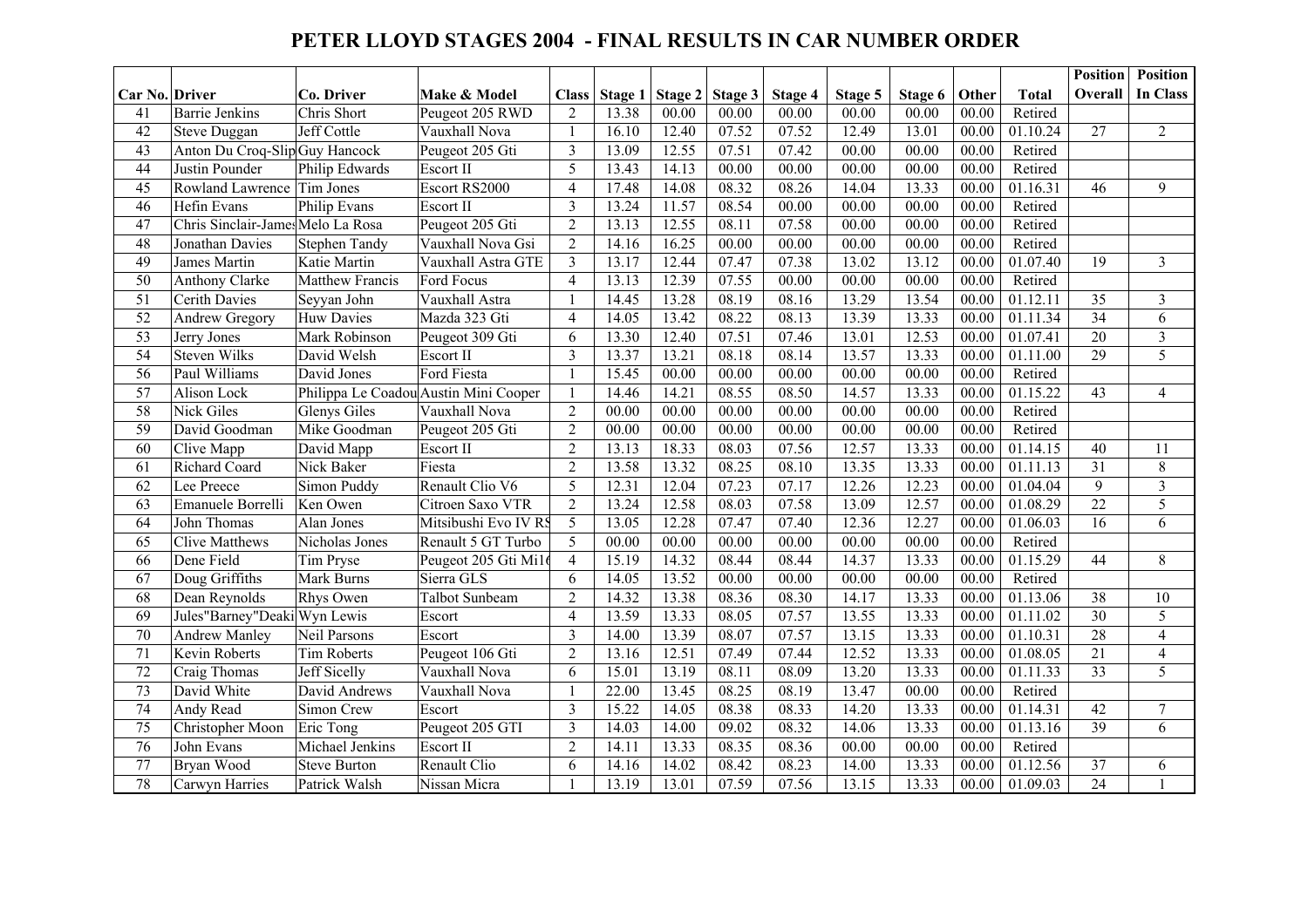# PETER LLOYD STAGES 2004 FINAL RESULTS BY CLASS

|                       |                          |                     |                       |                         |              | <b>Position</b> | <b>Position In</b> |
|-----------------------|--------------------------|---------------------|-----------------------|-------------------------|--------------|-----------------|--------------------|
| Car No. Driver        |                          | Co. Driver          | Make & Model          | <b>Class</b>            | <b>Total</b> | Overall         | <b>Class</b>       |
| 78                    | Carwyn Harries           | Patrick Walsh       | Nissan Micra          | $\mathbf{1}$            | 01.09.03     | 24              | $\mathbf{1}$       |
| 42                    | <b>Steve Duggan</b>      | Jeff Cottle         | Vauxhall Nova         | $\mathbf{1}$            | 01.10.24     | $\overline{27}$ | $\overline{2}$     |
| 51                    | <b>Cerith Davies</b>     | Seyyan John         | Vauxhall Astra        | $\mathbf{1}$            | 01.12.11     | 35              | $\overline{3}$     |
| $\overline{57}$       | Alison Lock              | Philippa Le Coadou  | Austin Mini Cooper    | $\mathbf{1}$            | 01.15.22     | 43              | $\overline{4}$     |
| 11                    | <b>Brian Lee</b>         | Neil Davies         | Peugeot 205 Abusa     | $\mathbf{1}$            | 01.15.31     | 45              | 5                  |
| 24                    | Huw Beynon               | Ken Gibbard         | Nova                  | $\mathbf{1}$            | Retired      |                 |                    |
| 25                    | <b>Richard Davies</b>    | Gareth Wilcox       | Escort II             | $\mathbf{1}$            | Retired      |                 |                    |
| 26                    | <b>Bryan Davies</b>      | Alun Lewis          | Vauxhall Nova         | $\mathbf{1}$            | Retired      |                 |                    |
| 56                    | Paul Williams            | David Jones         | Ford Fiesta           | $\mathbf{1}$            | Retired      |                 |                    |
| 73                    | David White              | David Andrews       | Vauxhall Nova         | $\mathbf{1}$            | Retired      |                 |                    |
|                       |                          |                     |                       |                         |              |                 |                    |
|                       |                          |                     |                       |                         |              | <b>Position</b> | <b>Position In</b> |
| Car No. Driver        |                          | Co. Driver          | Make & Model          | <b>Class</b>            | <b>Total</b> | Overall         | <b>Class</b>       |
| 22                    | Tim Seipal               | Martin Haggett      | MG ZR                 | $\overline{c}$          | 01.03.38     | $\overline{7}$  | $\mathbf{1}$       |
| $\overline{29}$       | Christian Howells        | Simon Anthony       | Vauxhall Nova         | $\overline{2}$          | 01.04.16     | 10              | $\overline{2}$     |
| 38                    | <b>Ian Sutton</b>        | James Owen          | Talbot Sunbeam        | $\overline{2}$          | 01.05.40     | $\overline{14}$ | $\overline{3}$     |
| 71                    | <b>Kevin Roberts</b>     | <b>Tim Roberts</b>  | Peugeot 106 Gti       | $\overline{2}$          | 01.08.05     | $\overline{21}$ | $\overline{4}$     |
| 63                    | Emanuele Borrelli        | Ken Owen            | Citroen Saxo VTR      | $\overline{2}$          | 01.08.29     | $\overline{22}$ | 5                  |
| 33                    | <b>Mark Jukes</b>        | <b>Dyfan Davies</b> | Toyota Corolla        | $\overline{2}$          | 01.09.48     | $\overline{25}$ | $\overline{6}$     |
| 20                    | <b>Howard Penry</b>      | Matthew Thomas      | Peugeot 205           | $\boldsymbol{2}$        | 01.10.12     | 26              | $\overline{7}$     |
| 61                    | <b>Richard Coard</b>     | Nick Baker          | Fiesta                | $\overline{c}$          | 01.11.13     | $\overline{31}$ | $8\,$              |
| 40                    | Darren Morris            | Lynwen Williams     | Escort II             | $\overline{2}$          | 01.11.23     | 32              | $\overline{9}$     |
| 68                    | Dean Reynolds            | Rhys Owen           | <b>Talbot Sunbeam</b> | $\overline{c}$          | 01.13.06     | 38              | $\overline{10}$    |
| 60                    | Clive Mapp               | David Mapp          | Escort II             | $\overline{c}$          | 01.14.15     | 40              | 11                 |
| 27                    | <b>Howard Cartwright</b> | Hugh Austwick       | <b>Talbot Sunbeam</b> | $\overline{2}$          | 01.14.16     | $\overline{41}$ | $\overline{12}$    |
| 32                    | Kevin Jones              | Dai Roberts         | Vauxhall Nova         | $\overline{c}$          | Retired      |                 |                    |
| 35                    | Sean Crowley             | Karen Morgan        | Nova                  | $\overline{c}$          | Retired      |                 |                    |
| 41                    | <b>Barrie Jenkins</b>    | Chris Short         | Peugeot 205 RWD       | $\overline{2}$          | Retired      |                 |                    |
| 47                    | Chris Sinclair-James     | Melo La Rosa        | Peugeot 205 Gti       | $\overline{2}$          | Retired      |                 |                    |
| 48                    | Jonathan Davies          | Stephen Tandy       | Vauxhall Nova Gsi     | $\overline{2}$          | Retired      |                 |                    |
| $\overline{58}$       | <b>Nick Giles</b>        | <b>Glenys Giles</b> | Vauxhall Nova         | $\overline{2}$          | Retired      |                 |                    |
| 59                    | David Goodman            | Mike Goodman        | Peugeot 205 Gti       | $\overline{c}$          | Retired      |                 |                    |
| $\overline{76}$       | John Evans               | Michael Jenkins     | Escort II             | $\overline{2}$          | Retired      |                 |                    |
|                       |                          |                     |                       |                         |              |                 |                    |
|                       |                          |                     |                       |                         |              | <b>Position</b> | <b>Position In</b> |
| <b>Car No. Driver</b> |                          | Co. Driver          | Make & Model          | <b>Class</b>            | <b>Total</b> | Overall         | <b>Class</b>       |
| 17                    | David Harris             | Phillip Melsom      | Escort II             | 3                       | 01.04.47     | 11              |                    |
| 37                    | Michael Kimber           | Carl Davies         | Peugeot 205 Gti       | 3                       | 01.06.02     | 15              | $\overline{2}$     |
| 49                    | James Martin             | Katie Martin        | Vauxhall Astra GTE    | 3                       | 01.07.40     | 19              | 3                  |
| 70                    | <b>Andrew Manley</b>     | Neil Parsons        | Escort                | 3                       | 01.10.31     | 28              | $\overline{4}$     |
| 54                    | <b>Steven Wilks</b>      | David Welsh         | Escort II             | $\overline{\mathbf{3}}$ | 01.11.00     | 29              | $\overline{5}$     |
| 75                    | Christopher Moon         | Eric Tong           | Peugeot 205 GTI       | 3                       | 01.13.16     | 39              | 6                  |
| 74                    | Andy Read                | Simon Crew          | Escort                | 3                       | 01.14.31     | 42              | $\tau$             |
| 19                    | Huw Jeffreys             | Avarina Connor      | Escort II             | 3                       | Retired      |                 |                    |
| 30                    | Ian Davies               | Steve Wolverston    | Escort II             | 3                       | Retired      |                 |                    |
| 31                    | Wayne Ellis              | Pete Hughes         | Escort                | $\mathfrak{Z}$          | Retired      |                 |                    |
| 43                    | Anton Du Croq-Slip       | Guy Hancock         | Peugeot 205 Gti       | $\overline{\mathbf{3}}$ | Retired      |                 |                    |

46 Hefin Evans Philip Evans Escort II 3 Retired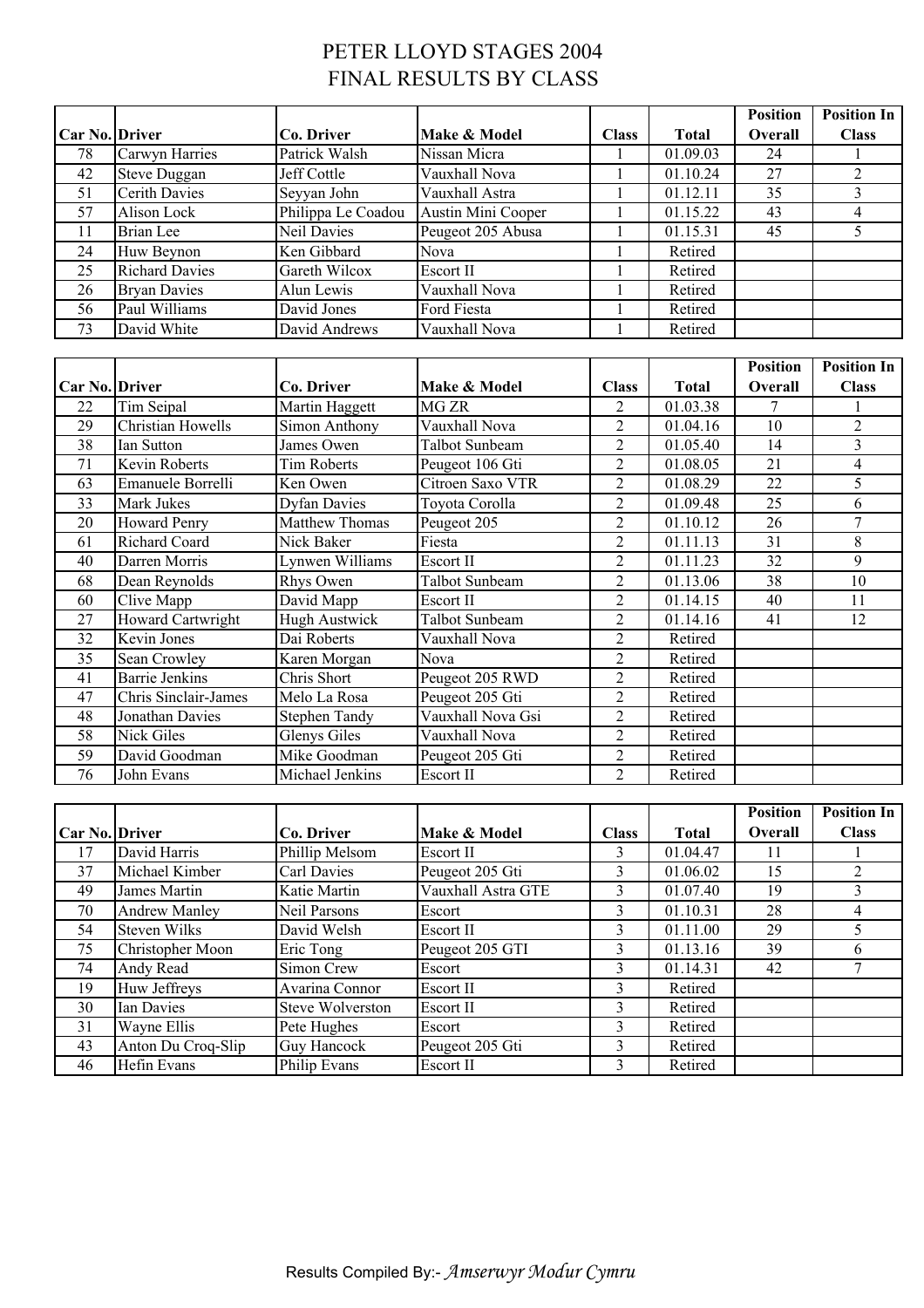# PETER LLOYD STAGES 2004 FINAL RESULTS BY CLASS

|                       |                         |                        |                      |              |              | <b>Position</b> | <b>Position In</b> |
|-----------------------|-------------------------|------------------------|----------------------|--------------|--------------|-----------------|--------------------|
| <b>Car No. Driver</b> |                         | Co. Driver             | Make & Model         | <b>Class</b> | <b>Total</b> | <b>Overall</b>  | <b>Class</b>       |
| 3                     | Nigel Gibbard           | Darren Mansell         | Darrian T90          | 4            | 00.59.22     | 2               |                    |
| 8                     | Mark Williams           | Alan Davies            | <b>Escort RS</b>     | 4            | 01.00.49     | 4               |                    |
|                       | Neil Williams           | Dewi Jones             | Escort RS            | 4            | 01.01.24     | 5               |                    |
| 15                    | <b>Bernard Charles</b>  | Chris Phillips         | Escort               | 4            | 01.02.16     | 6               | 4                  |
| 69                    | Jules"Barney"Deakin     | Wyn Lewis              | Escort               | 4            | 01.11.02     | 30              |                    |
| 52                    | <b>Andrew Gregory</b>   | <b>Huw Davies</b>      | Mazda 323 Gti        | 4            | 01.11.34     | 34              | h.                 |
| 36                    | Mark Russell            | Andy Radbourne         | Escort RS2000        | 4            | 01.12.25     | 36              |                    |
| 66                    | Dene Field              | Tim Pryse              | Peugeot 205 Gti Mi16 | 4            | 01.15.29     | 44              | 8                  |
| 45                    | <b>Rowland Lawrence</b> | Tim Jones              | Escort RS2000        | 4            | 01.16.31     | 46              | 9                  |
| 6                     | <b>Andrew Williams</b>  | Michael Looney         | Toyota Starlet       | 4            | Retired      |                 |                    |
| 10                    | Richard Merriman        | <b>Richard Thomas</b>  | Darrian T90          | 4            | Retired      |                 |                    |
| 50                    | <b>Anthony Clarke</b>   | <b>Matthew Francis</b> | Ford Focus           | 4            | Retired      |                 |                    |

|                       |                       |                        |                        |              |              | <b>Position</b> | <b>Position In</b> |
|-----------------------|-----------------------|------------------------|------------------------|--------------|--------------|-----------------|--------------------|
| <b>Car No. Driver</b> |                       | Co. Driver             | Make & Model           | <b>Class</b> | <b>Total</b> | <b>Overall</b>  | <b>Class</b>       |
| $\overline{2}$        | <b>Stephen Price</b>  | Caroline Price         | MG Metro 6R4           | 5.           | 00.59.15     |                 |                    |
| 13                    | Wyn Humphreys         | Mark Ellis             | Subaru Impreza         | 5            | 00.59.40     | 3               |                    |
| 4                     | <b>Robert Tout</b>    | James Tout             | Mitsibushi Evo 6       | 5            | 01.03.52     | 8               | 2                  |
| 62                    | Lee Preece            | Simon Puddy            | Renault Clio V6        | 5.           | 01.04.04     | 9               | $\mathcal{E}$      |
| 14                    | Ian Hucklebridge      | David West             | Escort G3              | 5            | 01.04.56     | 12              | 4                  |
| 16                    | <b>Gary Scott</b>     | Mark Kinsey            | Sierra Cosworth 4x4    | 5.           | 01.05.05     | 13              | 5.                 |
| 64                    | John Thomas           | Alan Jones             | Mitsibushi Evo IV RS   | 5            | 01.06.03     | 16              | 6                  |
|                       | Peter Lloyd           | Graham Handley         | Subaru WRC             | 5            | Retired      |                 |                    |
| 5                     | Jonathan Williams     | Heulwen Williams       | Subaru Impreza         | 5            | Retired      |                 |                    |
| 9                     | Peter Zjalic          | Chris Walton           | Subaru Impreza         | 5            | Retired      |                 |                    |
| 12                    | John Walker           | <b>Heather Watkins</b> | Subaru Impreza         | 5            | Retired      |                 |                    |
| 18                    | Gary Morgan           | Rhydian Jones          | Subaru Impreza         | 5            | Retired      |                 |                    |
| 21                    | Simon Macczak         | Alex Crowley           | <b>Escort Cosworth</b> | 5            | Retired      |                 |                    |
| 44                    | Justin Pounder        | Philip Edwards         | Escort II              | 5            | Retired      |                 |                    |
| 65                    | <b>Clive Matthews</b> | Nicholas Jones         | Renault 5 GT Turbo     | 5            | Retired      |                 |                    |

|                       |                     |                     |                  |               |              | <b>Position</b> | <b>Position In</b> |
|-----------------------|---------------------|---------------------|------------------|---------------|--------------|-----------------|--------------------|
| <b>Car No. Driver</b> |                     | Co. Driver          | Make & Model     | <b>Class</b>  | <b>Total</b> | <b>Overall</b>  | <b>Class</b>       |
| 39                    | <b>Andrew James</b> | Phil Williams       | Escort II        | b             | 01.06.09     | 17              |                    |
| 28                    | Paul James          | Kevin Lewis         | <b>Escort II</b> | 6             | 01.06.18     | 18              |                    |
| 53                    | Jerry Jones         | Mark Robinson       | Peugeot 309 Gti  | $\mathfrak b$ | 01.07.41     | 20              |                    |
| 34                    | Wyn Griffiths       | Tony Powell         | Escort II        | 6             | 01.08.52     | 23              |                    |
| 72                    | Craig Thomas        | Jeff Sicelly        | Vauxhall Nova    | <sub>0</sub>  | 01.11.33     | 33              |                    |
| 77                    | Bryan Wood          | <b>Steve Burton</b> | Renault Clio     | 6             | 01.12.56     | 37              |                    |
| 23                    | Peter Roach         | Rob Thomas          | Escort Mk I      | 6             | Retired      |                 |                    |
| 67                    | Doug Griffiths      | Mark Burns          | Sierra GLS       | $\mathfrak b$ | Retired      |                 |                    |